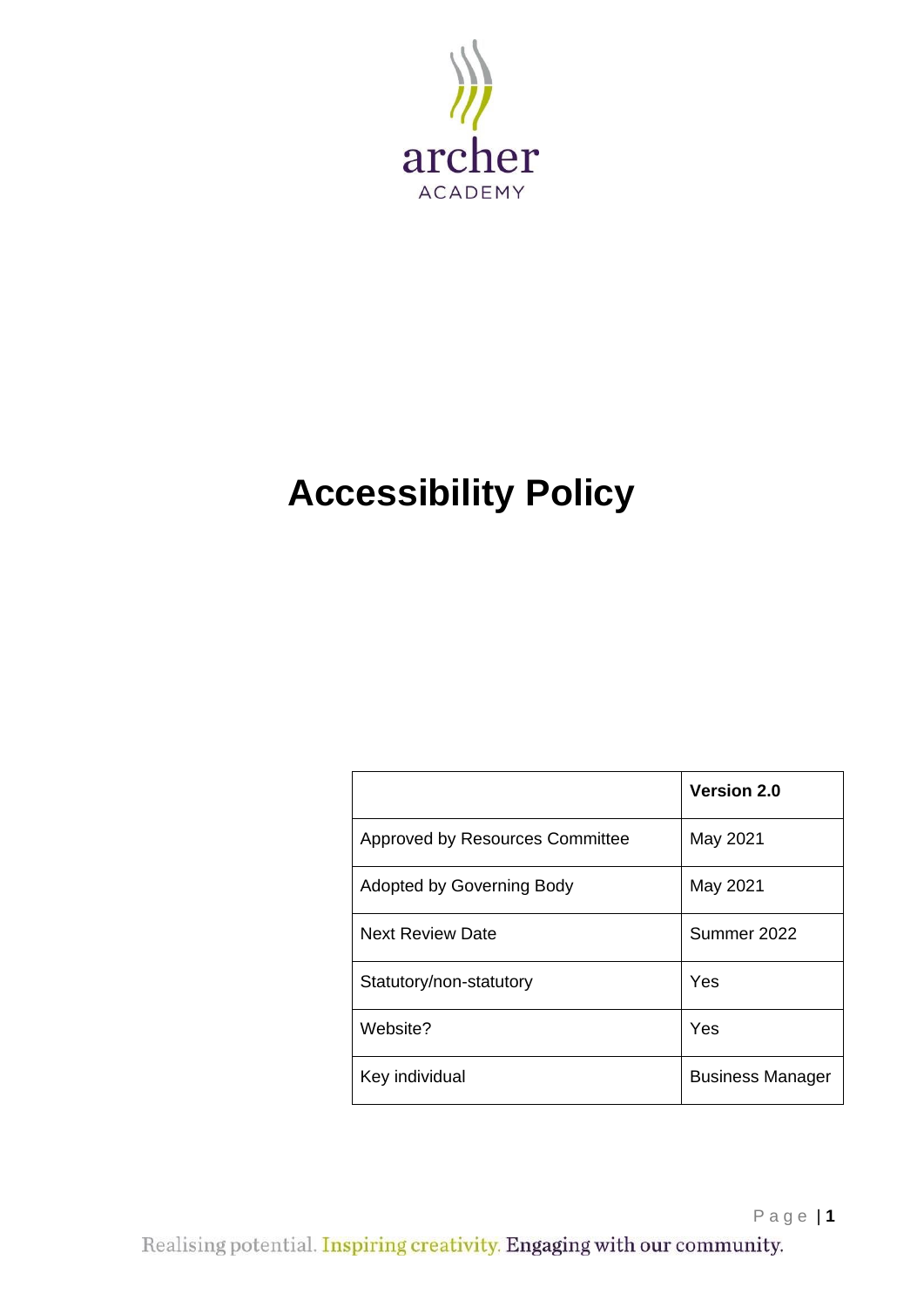# **Contents**

| 8.1 Increase the extent to which disabled students can participate in the curriculum 5         |  |
|------------------------------------------------------------------------------------------------|--|
| 8.2 Maintain the physical environment of the school to enable disabled students to take better |  |
| 8.3 Improve the availability of accessible information to disabled students11                  |  |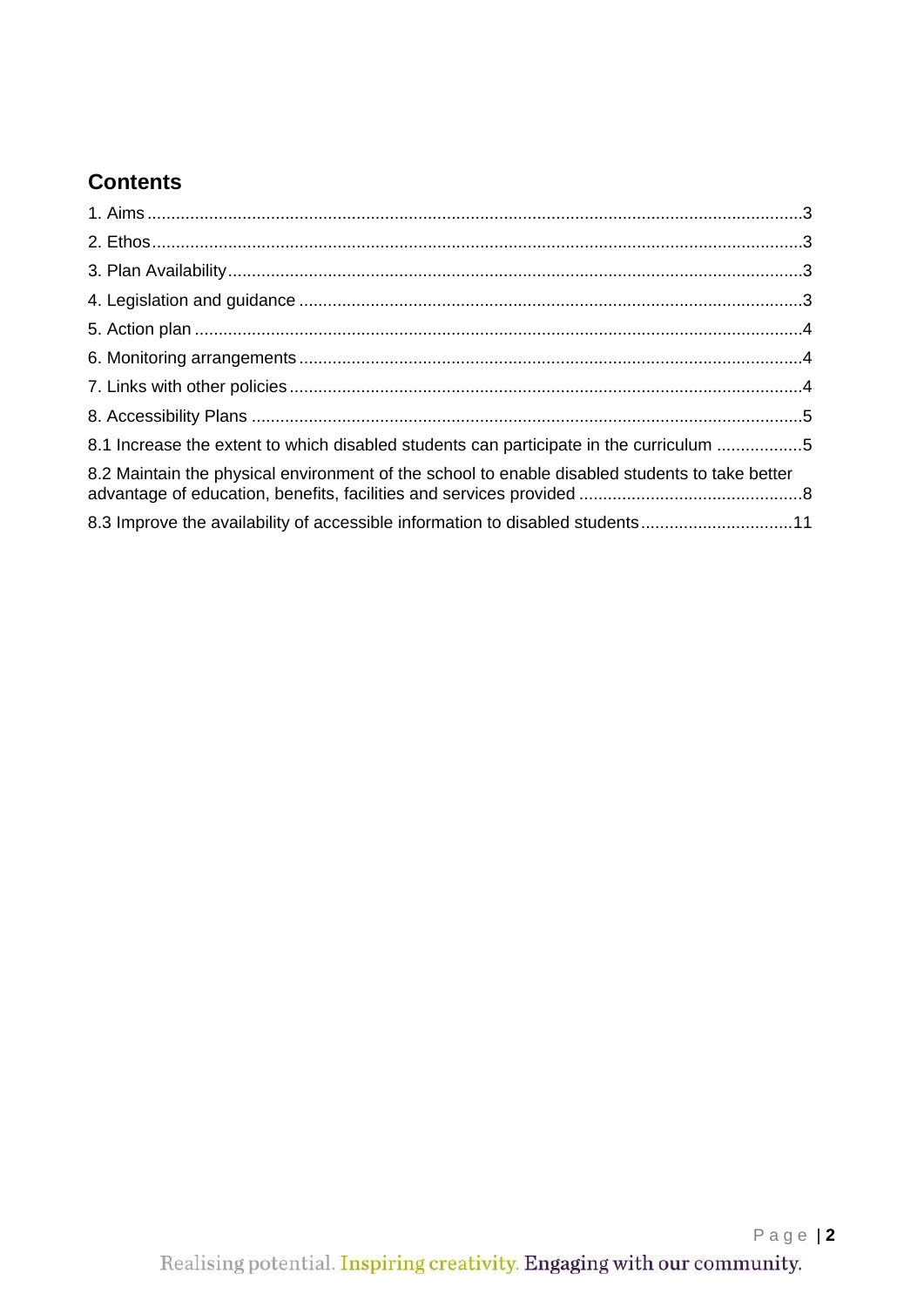#### **1. Aims**

Schools are required under the Equality Act 2010 to have an accessibility plan. The purpose of the plan is to:

- Increase the extent to which disabled students can participate in the curriculum.
- Improve the physical environment of the school to enable disabled students to take better advantage of education, benefits, facilities and services provided.
- Improve the availability of accessible information to disabled students.

The Archer Academy aims to treat all its students fairly and with respect. This involves providing access and opportunities for all students without discrimination of any kind.

We are committed to providing an accessible environment which values and includes all students, staff, parents and visitors regardless of their education, physical, sensory, social, spiritual, emotional and cultural needs. We are committed to challenging negative attitudes about disability and accessibility and to developing a culture of awareness, tolerance and inclusion.

Our school is also committed to ensuring staff are trained in equality issues with reference to the Equality Act 2010, including understanding disability issues.

#### **2. Ethos**

In framing and developing its Accessibility Policy, the Archer Academy follows the social model of disability, and not the medical model.

The medical model looks at what is 'wrong' with the person, not what the person needs. This model focuses on 'fixing' or changing disabilities by medical and other treatments, creates low expectations and leads to people losing independence, choice and control in their own lives.

The social model states that disability is caused by the way society is organised, rather than by a person's impairment. It looks at ways of removing barriers that restrict life choices for disabled people. When barriers are removed, disabled people become more independent, with increased choice and control over their own lives. The social model provides a stimulus for organisations to review their physical environment and operational arrangements with a view to adapting and changing them in order to extend and improve physical and social accessibility.

As a consequence of following the social model, the Accessibility Policy refers to 'disabled people'. This is not intended to restrict or remove individual's rights to self-define themselves and their situation.

#### **3. Plan Availability**

The accessibility plan is available online on the school website and paper copies are available, on request, from both offices.

If you have any concerns relating to accessibility in school, our complaints procedure sets out the process for raising concerns.

#### **4. Legislation and guidance**

This document meets the requirements of [schedule 10 of the Equality Act 2010](http://www.legislation.gov.uk/ukpga/2010/15/schedule/10) and the Department for Education (DfE) [guidance for schools on the Equality Act](https://www.gov.uk/government/publications/equality-act-2010-advice-for-schools) 2010.

The Equality Act 2010 defines an individual as disabled if he or she has a physical or mental impairment that has a 'substantial' and 'long-term' adverse effect on his or her ability to undertake normal day to day activities.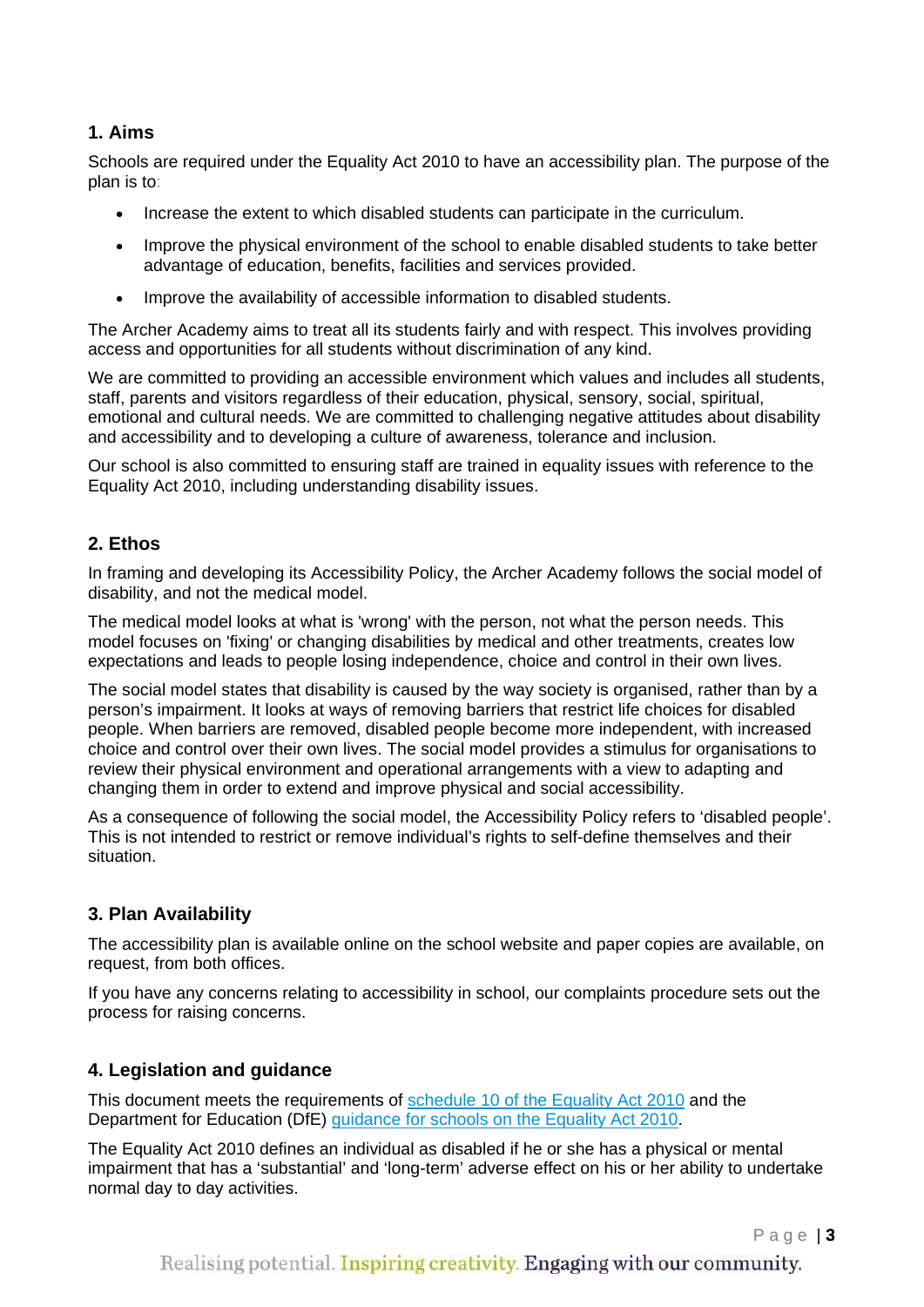Under the [Special Educational Needs and Disability \(SEND\) Code of Practice,](https://www.gov.uk/government/publications/send-code-of-practice-0-to-25) 'long-term' is defined as 'a year or more' and 'substantial' is defined as 'more than minor or trivial'. The definition includes sensory impairments such as those affecting sight or hearing, and long-term health conditions such as asthma, diabetes, epilepsy and cancer.

Schools are required to make 'reasonable adjustments' for disabled students under the Equality Act 2010, to alleviate any substantial disadvantage that a disabled student faces in comparison with non-disabled students. This can include, for example, the provision of an auxiliary aid or adjustments to premises.

#### **5. Action plan**

This action plan sets out the aims of our accessibility plan in accordance with the Equality Act 2010.

#### **6. Monitoring arrangements**

This document will be reviewed every **3** years but may be reviewed and updated more frequently if necessary.

It will be reviewed by the Resources Committee and approved by the Full Governing Body.

#### **7. Links with other policies**

This accessibility plan is linked to the following policies and documents:

- Curriculum policy.
- Health and safety policy.
- Equality information and objectives.
- Special educational needs (SEND) policy and information report.
- Supporting students with medical conditions policy.
- School Development Plan.
- Safeguarding Policy.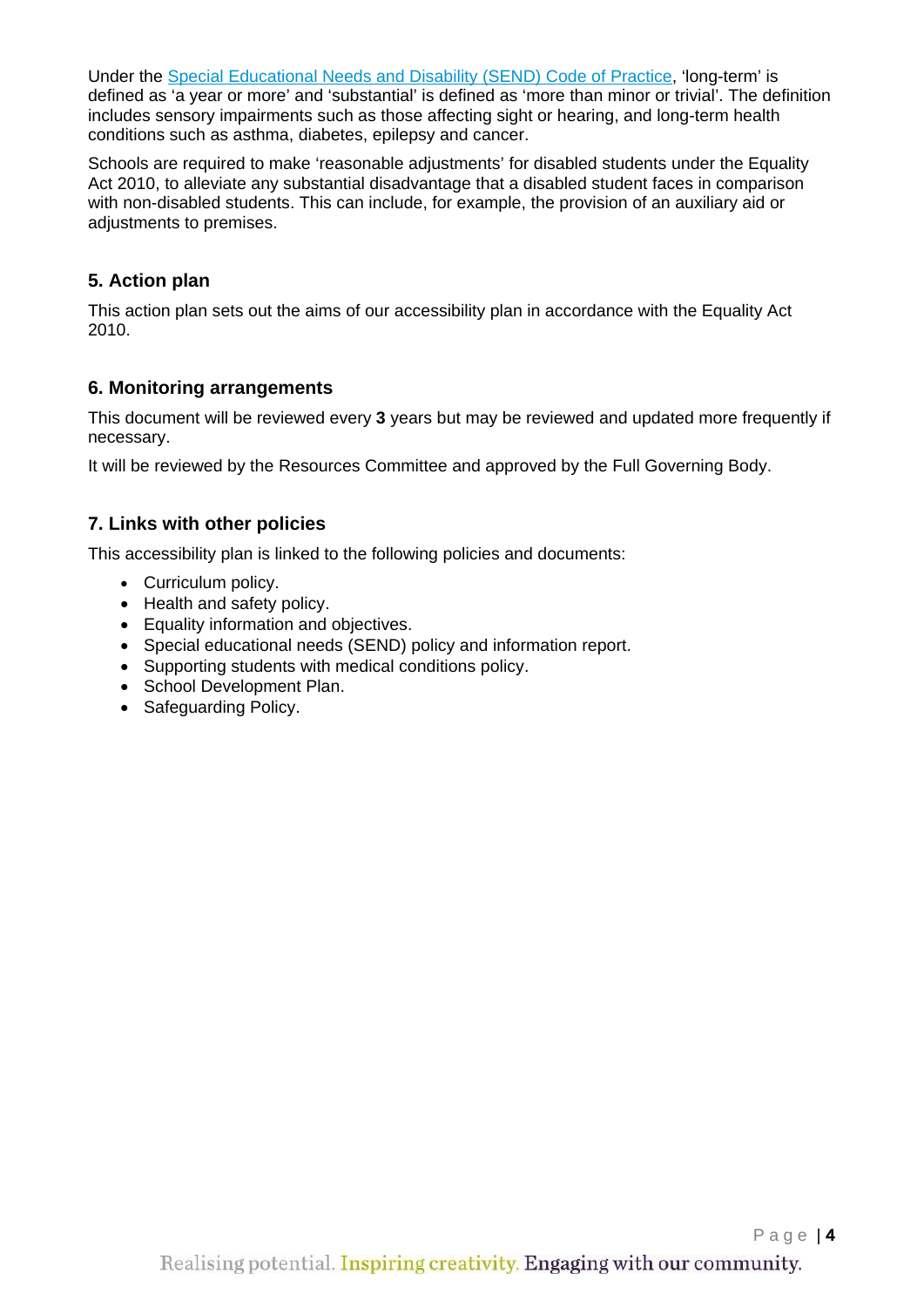## **8. Accessibility Plans**

# **8.1 Increase the extent to which disabled students can participate in the curriculum**

| Feature                                                                       | <b>Description</b>                                                                                               | <b>Actions to be taken</b>                                                                                                                                                                           | <b>Person</b><br>responsible | Date to<br>complete<br>actions by |
|-------------------------------------------------------------------------------|------------------------------------------------------------------------------------------------------------------|------------------------------------------------------------------------------------------------------------------------------------------------------------------------------------------------------|------------------------------|-----------------------------------|
| The Archer Academy offers a<br>differentiated curriculum for all<br>students. | We use resources tailored to<br>the needs of students who<br>require support to access the<br>curriculum.        | The actions below are already in place, are<br>ongoing and under constant review and will be<br>adapted as and when needed to suit the needs of<br>individual students:                              |                              |                                   |
|                                                                               | Curriculum progress is tracked<br>for all students, including<br>disabled students.                              | Build on current staff training to ensure full<br>differentiation within schemes of work.                                                                                                            | Head of SEND<br>& Inclusion  | Ongoing<br>unless<br>otherwise    |
|                                                                               | Targets are set effectively and<br>appropriately for students with<br>additional needs.                          | Reducing timetables when necessary to concentrate<br>on core subjects or targeted GCSE subjects e.g.<br>dropping a foreign language or citizenship classes if<br>not planning to study them for KS4. |                              | stated.                           |
|                                                                               | The curriculum and in class<br>support is reviewed regularly<br>to ensure it meets the needs<br>of all students. | Ensure staff have access to specific learning<br>strategies.                                                                                                                                         |                              |                                   |
|                                                                               | Structured homework and<br>guidance.                                                                             | Continue with regular ongoing 'team around the child'<br>meetings to provide in-depth support for the more<br>complex students.                                                                      |                              |                                   |
|                                                                               | Setting in core subjects across<br>all year groups.                                                              | Ongoing training for all staff to enable them to deliver                                                                                                                                             |                              |                                   |
|                                                                               | GCSE available pathways<br>(including vocational options)                                                        | specific interventions to support all students.                                                                                                                                                      |                              |                                   |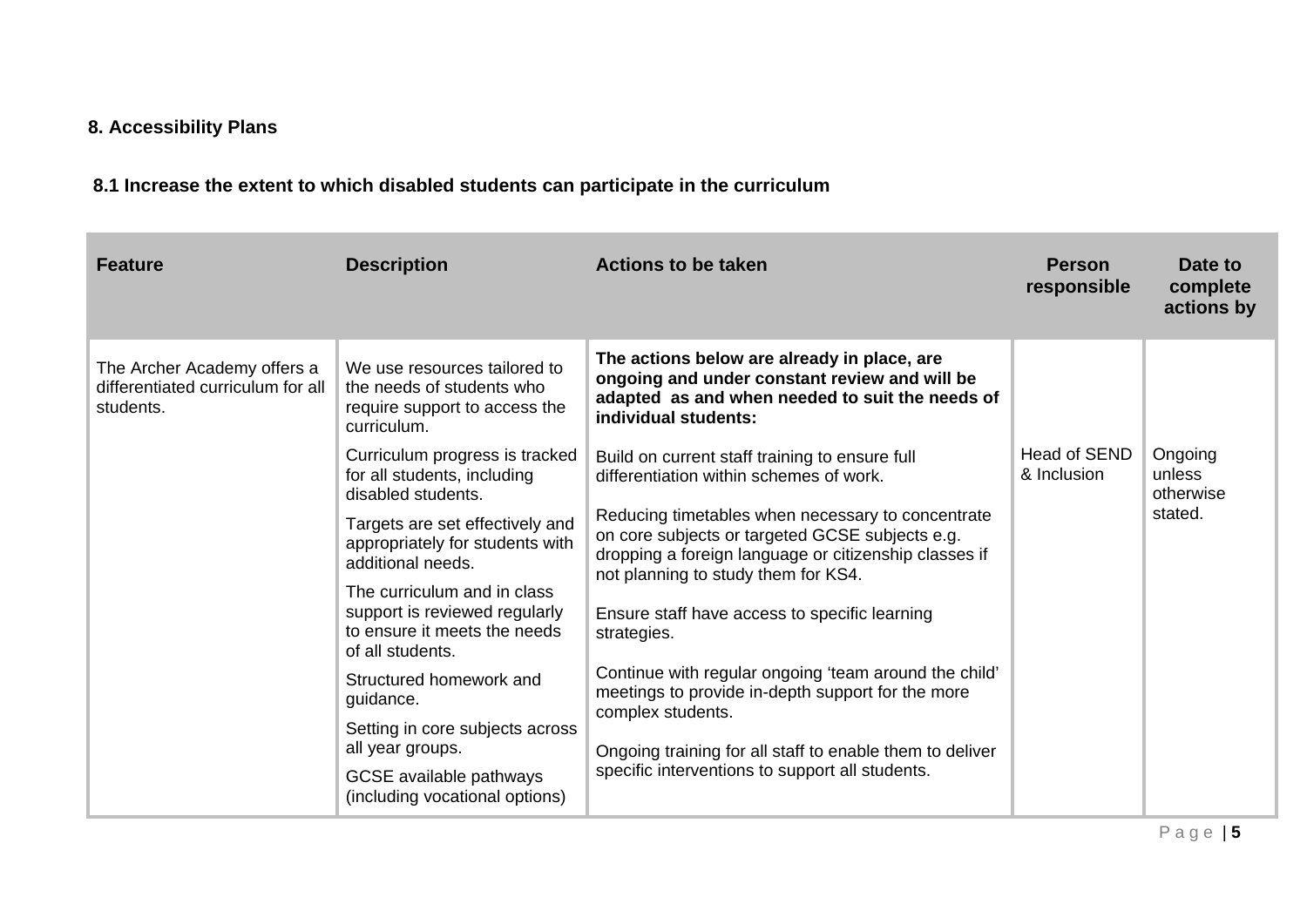| <b>Resources</b>         | discussed with all involved.<br>Enrichment activities tailored<br>to needs.<br>All extra-curricular activities &<br>trips to be planned to ensure<br>the participation & inclusion of<br>all students.<br>Establishment of a 'SEND<br>Surgery' to enhance deeper<br>working with key teaching<br>staff. | Inset days planned to incorporate all staff education<br>of disability issues, highlighting classroom strategies.<br>Continued meetings with parents either through<br>Learning Review Days or Annual Reviews for EHCP<br>students. |  |
|--------------------------|---------------------------------------------------------------------------------------------------------------------------------------------------------------------------------------------------------------------------------------------------------------------------------------------------------|-------------------------------------------------------------------------------------------------------------------------------------------------------------------------------------------------------------------------------------|--|
|                          | Use of specifically designed<br>equipment & resources e.g.<br>for PE / Science.<br>Use of IT software<br>programmes designed for<br>disabled students. Depending<br>on the disability, specific<br>software will be resourced.                                                                          |                                                                                                                                                                                                                                     |  |
| <b>External Services</b> | Use of exam reading pens.<br>Small group and 1:1 sessions<br>to provide extra support when<br>needed, especially in core<br>subjects and for mentoring.<br>Regular input from external<br>agencies (incl Speech and<br>Language Therapy,                                                                |                                                                                                                                                                                                                                     |  |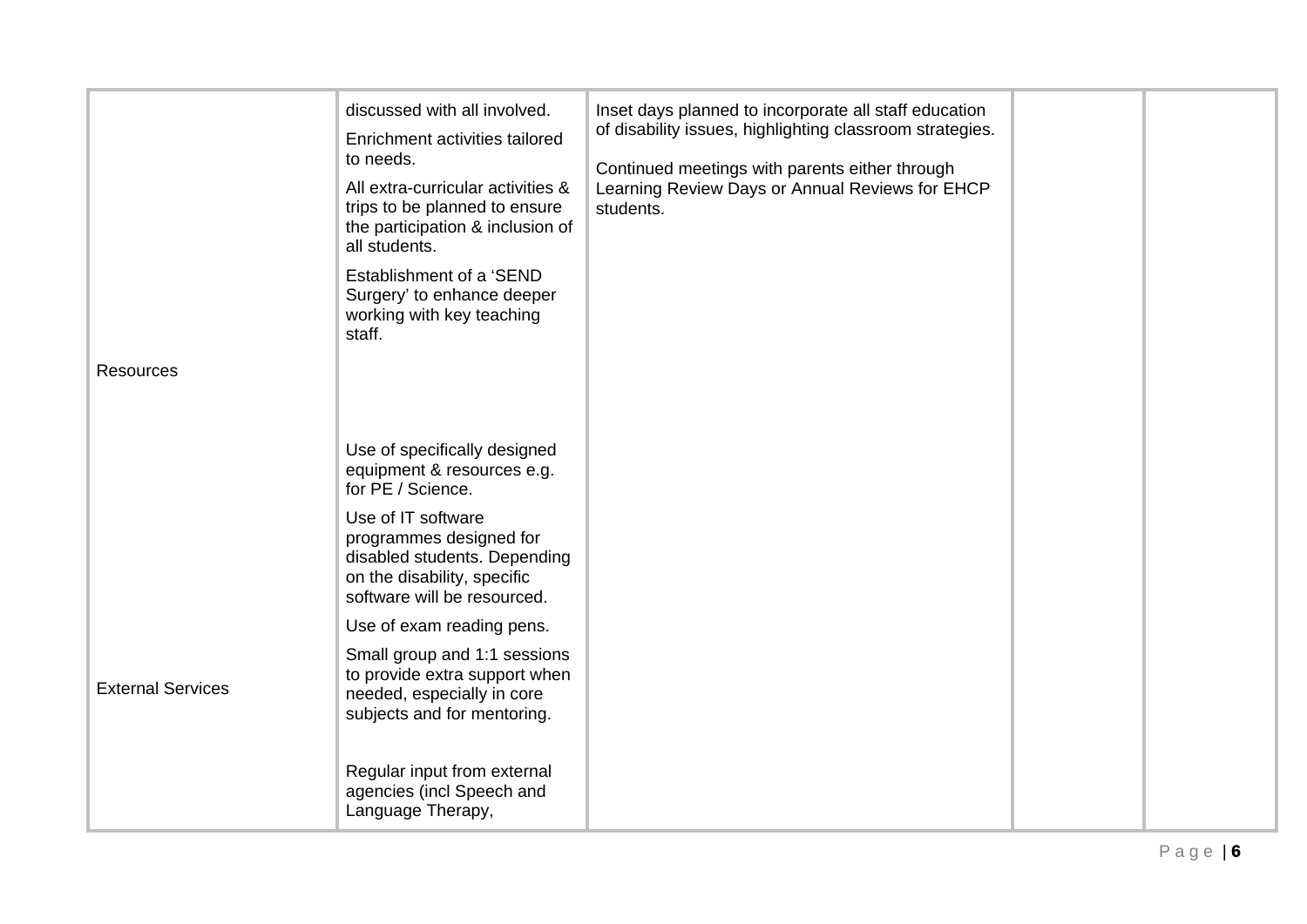| Occupational Therapy,<br>Physiotherapy).                                     |  |
|------------------------------------------------------------------------------|--|
| Professional counselling<br>services.                                        |  |
| Careers guidance counsellor.                                                 |  |
| Qualified and approved exam<br>access arrangements advisor.                  |  |
| Liaison with borough's visual<br>impairment team & audio<br>impairment team. |  |

In all of the above the school will make every effort to ensure access and opportunities for all pupils, without discrimination, recognising the school's finite access to resources, its responsibilities to all students and staff and its financial obligations and duties.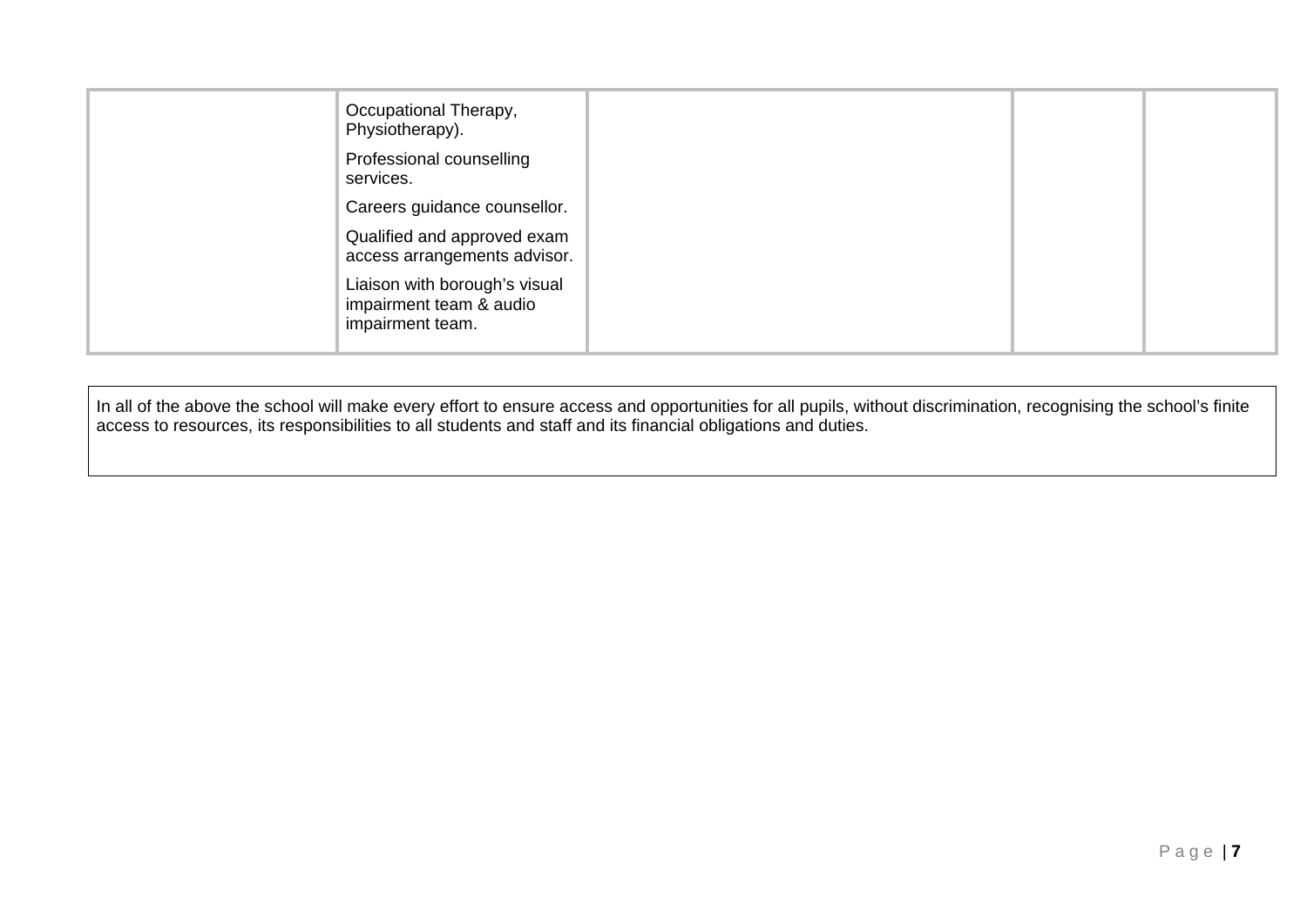**8.2 Maintain the physical environment of the school to enable disabled students to take better advantage of education, benefits, facilities and services provided**

| <b>Feature</b>            | <b>Description</b>                                                                                                              | <b>Actions to be taken</b>                                                           | <b>Person</b><br>responsible                               | Date to<br>complete<br>actions by |
|---------------------------|---------------------------------------------------------------------------------------------------------------------------------|--------------------------------------------------------------------------------------|------------------------------------------------------------|-----------------------------------|
| Number of storeys / Lifts | Both sites have 3 storeys.<br>Stairs are kept clean, tidy and<br>free from obstruction at all<br>times.                         | Maintain and ensure access.                                                          | All school staff                                           | Ongoing                           |
|                           | Both sites have lifts with<br>maintenance service<br>agreements in place.                                                       | Review the service contracts annually.                                               | Premises<br>Manager                                        | Annual                            |
| Corridor access           | All corridors are wide enough<br>and accessible for wheelchairs                                                                 | Ensure that equipment does not block the corridors.                                  | All school staff                                           | Ongoing                           |
| Physio rooms              | Physio rooms on both sites.<br>Hoists are provided in both<br>rooms depending on need and<br>have a service level<br>agreement. | Ensure that the hoist is maintained and that the<br>service agreement is adhered to. | <b>Head of SEND</b><br>& Inclusion<br>/Premises<br>Manager | Ongoing<br>Annual                 |
| Parking bays              | Accessible bays are marked.                                                                                                     | Ensure that these are kept free.                                                     | Reception /<br>Premises<br>Manager                         | Ongoing                           |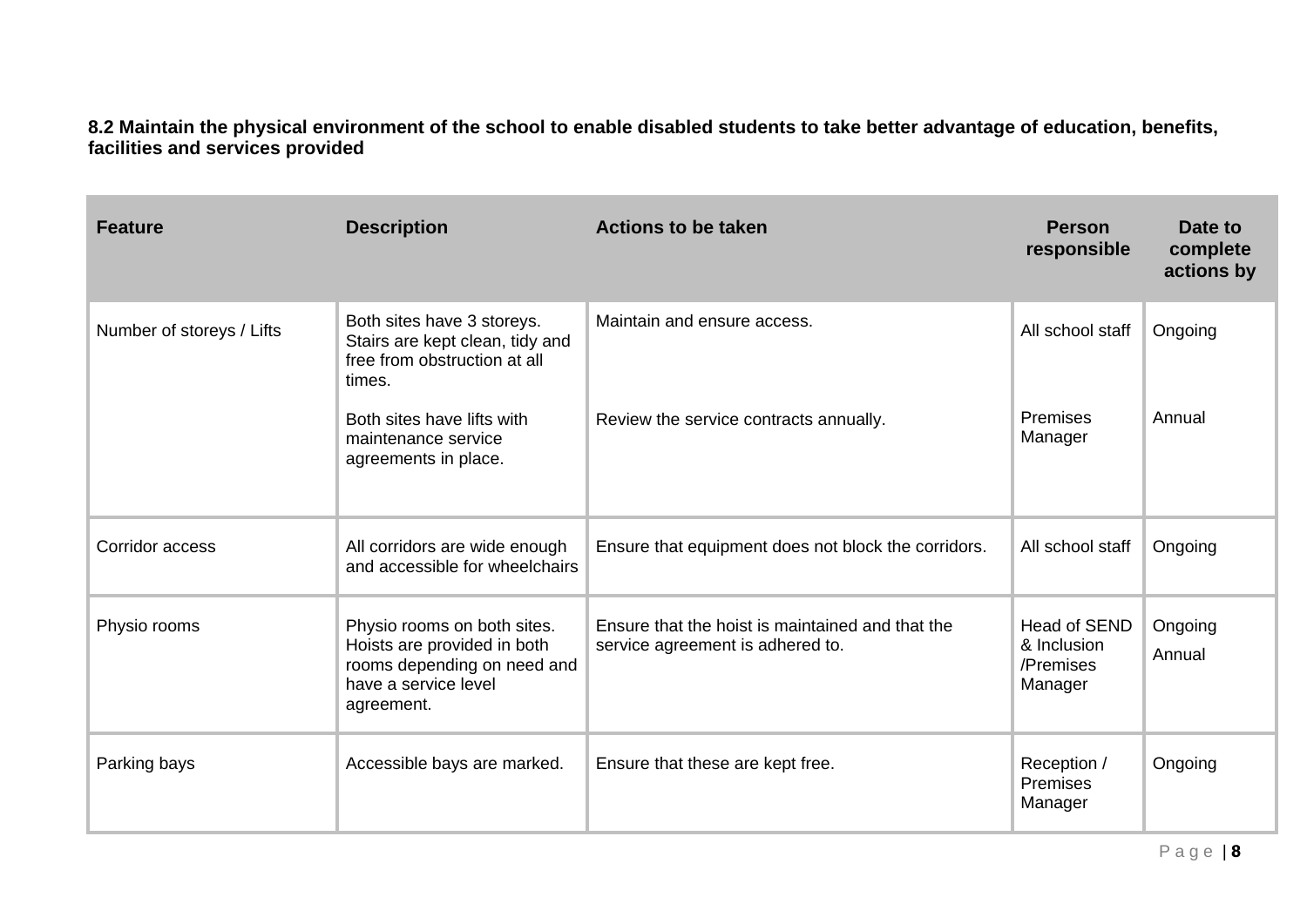| Entrances               | Automatic front doors in Lower<br>school.                                                                             | None required.                                                                                                        |                                   |         |
|-------------------------|-----------------------------------------------------------------------------------------------------------------------|-----------------------------------------------------------------------------------------------------------------------|-----------------------------------|---------|
|                         | Upper school front doors do<br>not open automatically.                                                                | To be automated.                                                                                                      |                                   | 2021-22 |
| Ramps                   | Step free access to all<br>buildings except for the Art<br>room in Upper school that has<br>a ramp.                   | Maintain the ramp and ensure that it is kept clear of<br>obstructions.                                                | Premises<br>Manager               | Ongoing |
| <b>Toilets</b>          | All toilets are accessible and<br>the disabled toilets have<br>alarms and grab rails.                                 | Ensure termly function test.                                                                                          | Premises<br>Manager               | Termly  |
| Reception areas         | Accessible to wheelchair<br>users.                                                                                    | Ensure that equipment does not block the reception<br>areas.                                                          | Premises<br>Manager               | Ongoing |
| Internal signage        | Large signs in place.                                                                                                 | Continue to ensure that signs are maintained.                                                                         | Premises<br>Manager               | Ongoing |
| Emergency escape routes | Fire evacuation plan in place.<br>Signage well and clearly<br>displayed throughput the<br>school.                     | Ensure weekly testing of alarms and termly fire<br>evacuation drill.<br>Continue to ensure that signs are maintained. | <b>SLT</b><br>Premises<br>Manager | Ongoing |
| <b>Changing Rooms</b>   | There are no changing rooms<br>in Upper school. In Lower<br>school there is an accessible<br>shower with a pull cord. | Ensure termly function test.                                                                                          | Premises<br>Manager               | Termly  |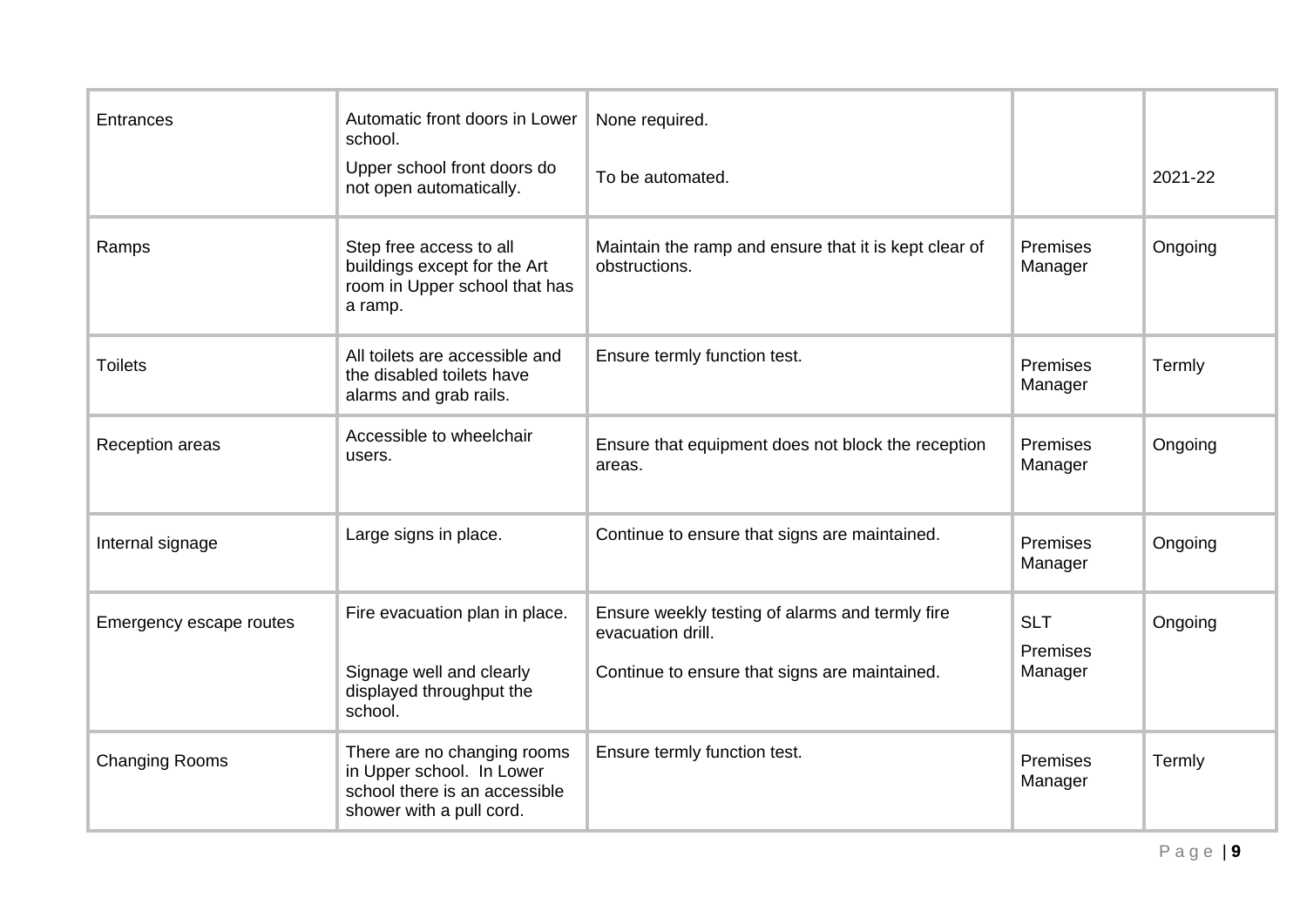| Climbing Wall           | There is a climbing wall in the<br>Lower school sports hall which<br>is accessible and inspected<br>annually. Ropes are checked<br>each time the wall is used. | Review the service contract annually. | <b>Premises</b><br>Manager | Annually |
|-------------------------|----------------------------------------------------------------------------------------------------------------------------------------------------------------|---------------------------------------|----------------------------|----------|
| Height Adjustable Desks | These are in every classroom<br>and are checked monthly.                                                                                                       | Ensure monthly checks take place.     | <b>Premises</b><br>Manager | Ongoing  |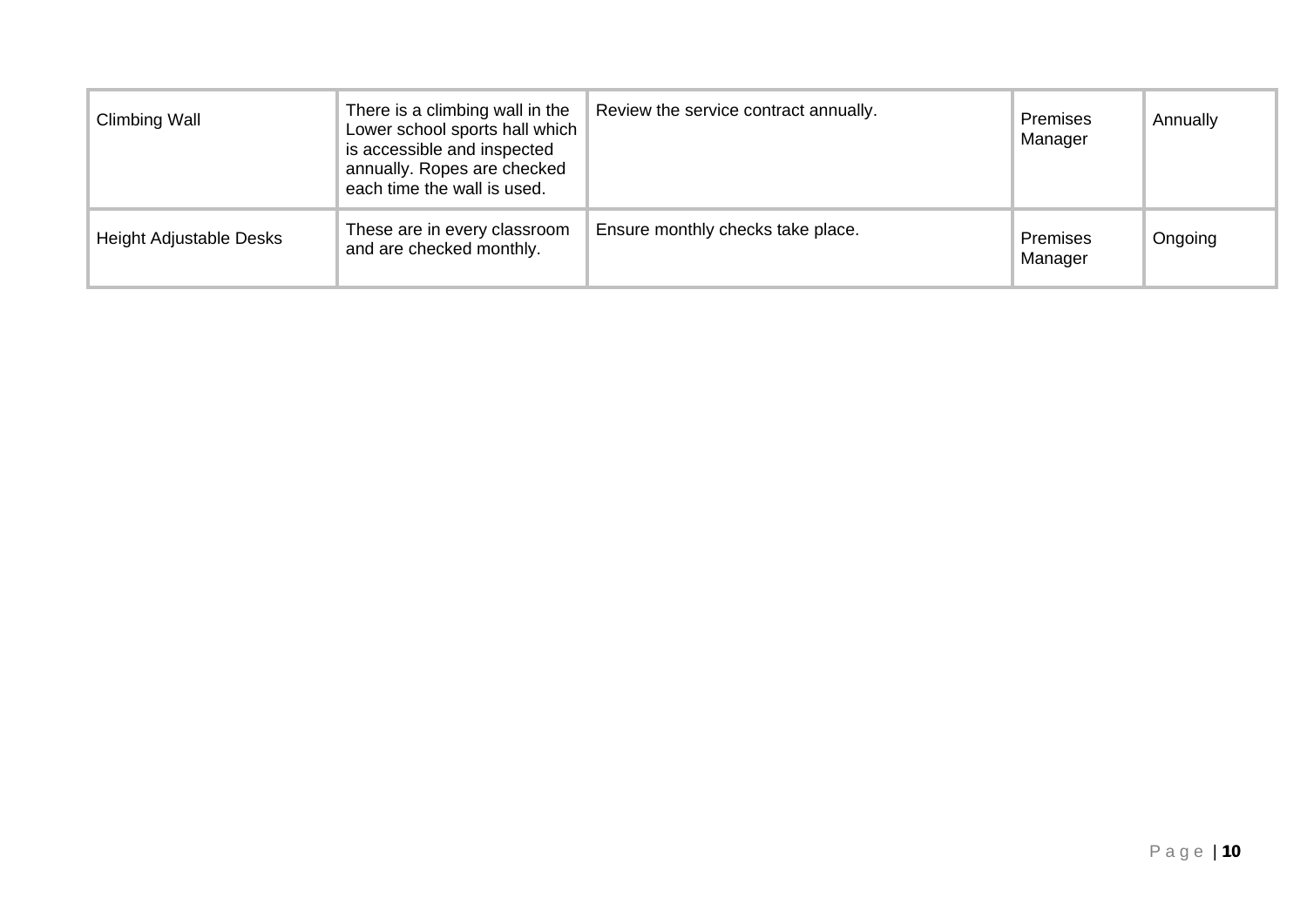## **8.3 Improve the availability of accessible information to disabled students**

| <b>Feature</b>                                                                                         | <b>Description</b>                                                                                                                                                                                                                                                                                                                                                                                                                                                                                                                                                                                                                     | <b>Actions to be taken</b> | <b>Person</b><br>responsible | Date to<br>complete<br>actions by         |
|--------------------------------------------------------------------------------------------------------|----------------------------------------------------------------------------------------------------------------------------------------------------------------------------------------------------------------------------------------------------------------------------------------------------------------------------------------------------------------------------------------------------------------------------------------------------------------------------------------------------------------------------------------------------------------------------------------------------------------------------------------|----------------------------|------------------------------|-------------------------------------------|
| The Archer Academy uses a<br>range of communication<br>methods to ensure information<br>is accessible. | Internal signage.<br>Large print resources.<br>Printing on coloured paper as<br>required by dyslexic students.<br>Phonac Air system for those<br>with hearing impairment.<br>Computerised communication<br>system tailored for and used<br>by a specific student.<br>Visual timetables.<br>Handouts of lesson slides.<br>In class support to ensure that<br>all tasks are recorded<br>accurately for comprehension<br>purposes.<br>Regular liaison with home<br>over difficulties / issues that<br>arise.<br>Providing information about<br>further education<br>establishments that could<br>provide KS5 courses for the<br>students. |                            | Head of SEND<br>& Inclusion  | Ongoing<br>unless<br>otherwise<br>stated. |